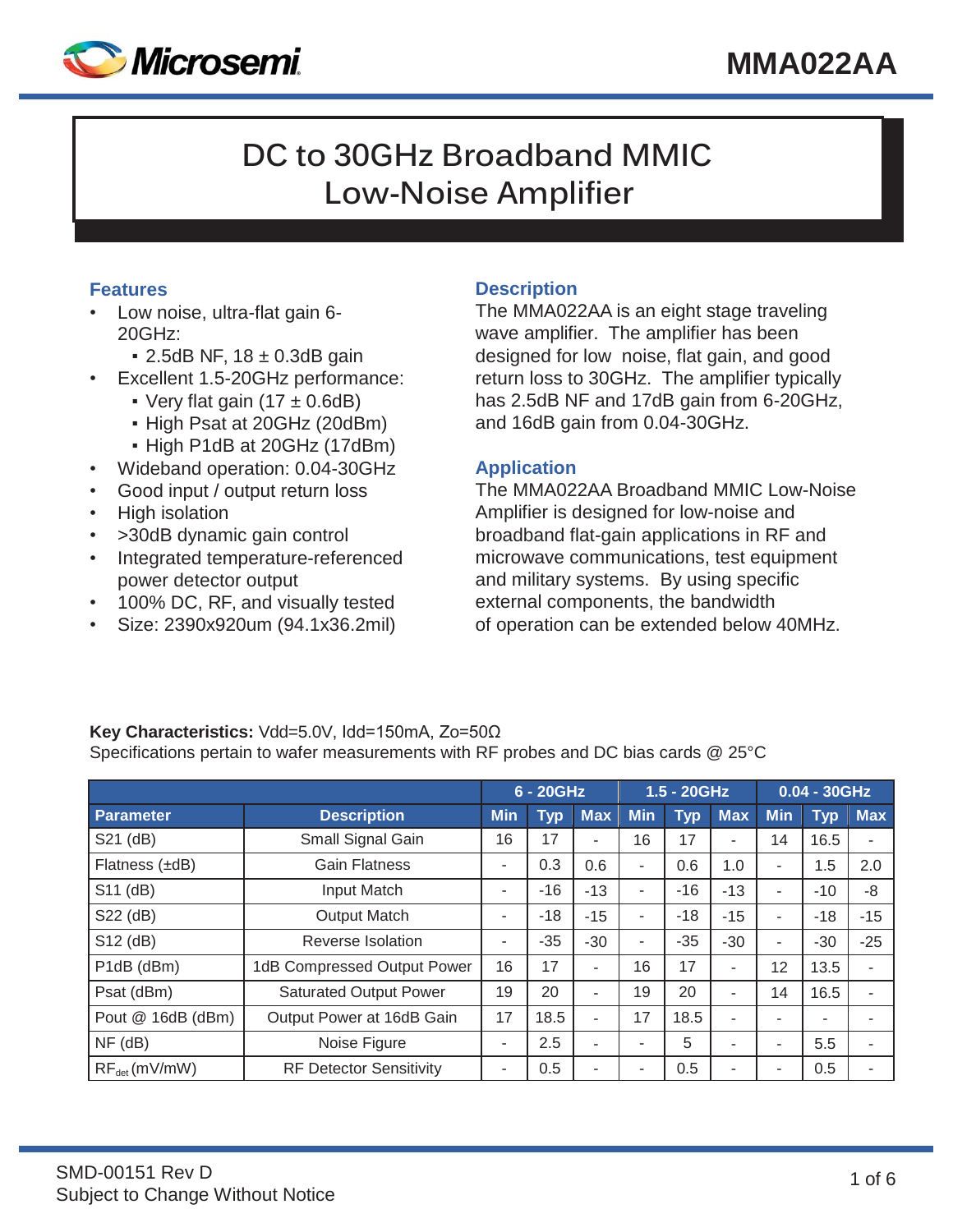

# **Typical Performance**



 $\sf 6$ 5  $\overline{4}$ NF (dB)<br>3  $\overline{c}$ 1  $-5V$ , 150mA  $- -7V$ , 190mA - - - 4.3V, 90mA  $\mathbf 0$  $\mathsf{o}$  $10$  $20\,$ 25 30 5  $15$ Frequency (GHz)





SMD-00151 Rev D Subject to Change Without Notice

**Frequency (GHz)**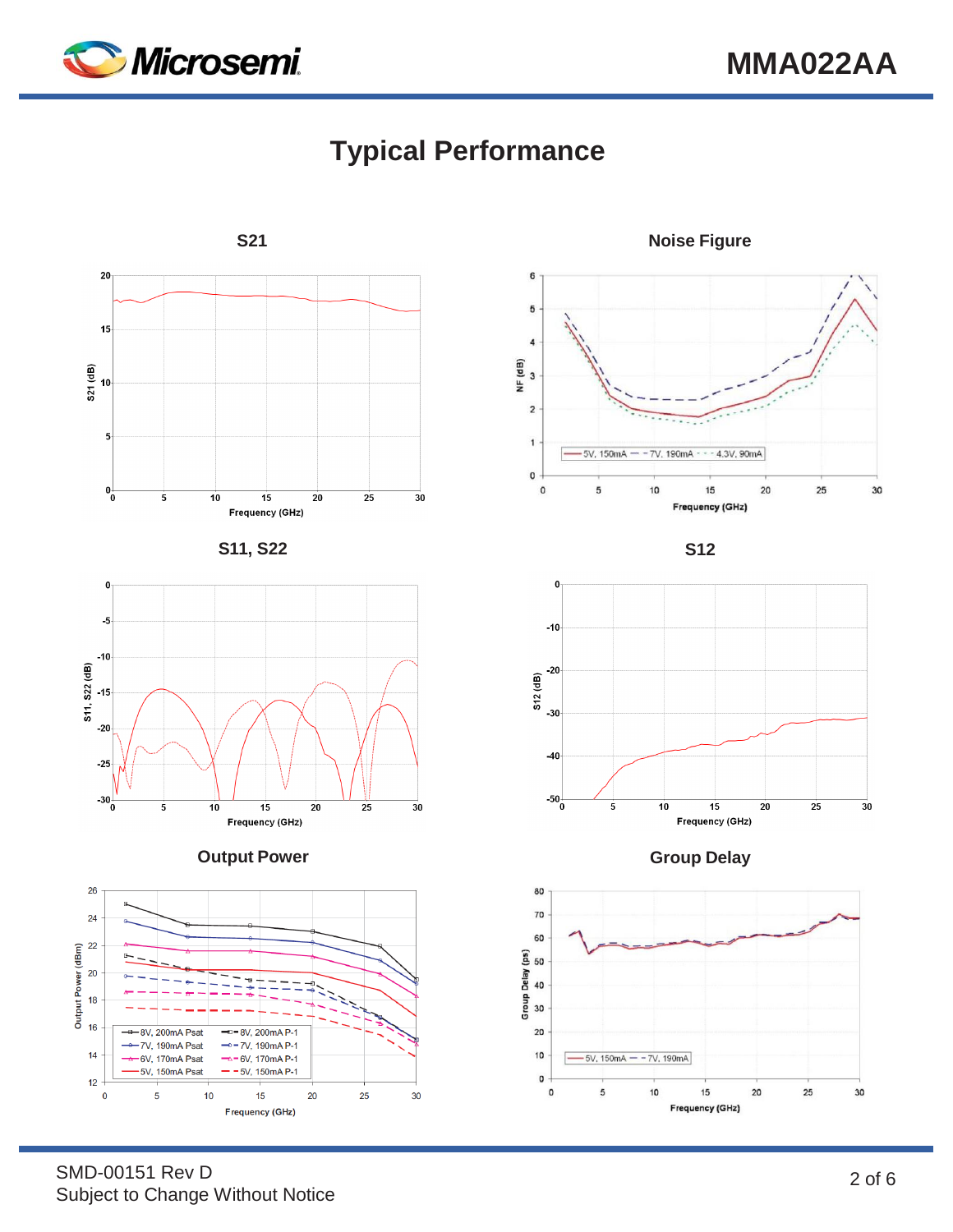

## **Table 1: Supplemental Specifications**

| <b>Parameter</b>  | <b>Description</b>                           | <b>Min</b>       | <b>Typ</b>         | <b>Max</b>         |
|-------------------|----------------------------------------------|------------------|--------------------|--------------------|
| Vdd               | Drain Bias Voltage                           | 3V               | 5V                 | 8V                 |
| Idd               | <b>Drain Bias Current</b>                    |                  | 150 <sub>m</sub> A | 250 <sub>m</sub> A |
| Vg1               | 1st Gate Bias Voltage                        | $-2V$            |                    | 0V                 |
| Vg2               | 2nd Gate Bias Voltage                        | $Vdd - Vg2 < 7V$ | N/C                | $+4V$              |
| $P_{in}$          | Input Power (CW)                             |                  |                    | 20dBm              |
| $P_{dc}$          | <b>Power Dissipation</b>                     |                  | 0.75W              |                    |
| $T_{ch}$          | <b>Channel Temperature</b>                   |                  |                    | $150^{\circ}$ C    |
| $\Theta_{\rm ch}$ | Thermal Resistance (T <sub>case</sub> =85°C) |                  | 18° C/W            |                    |



Caution, ESD Sensitive Device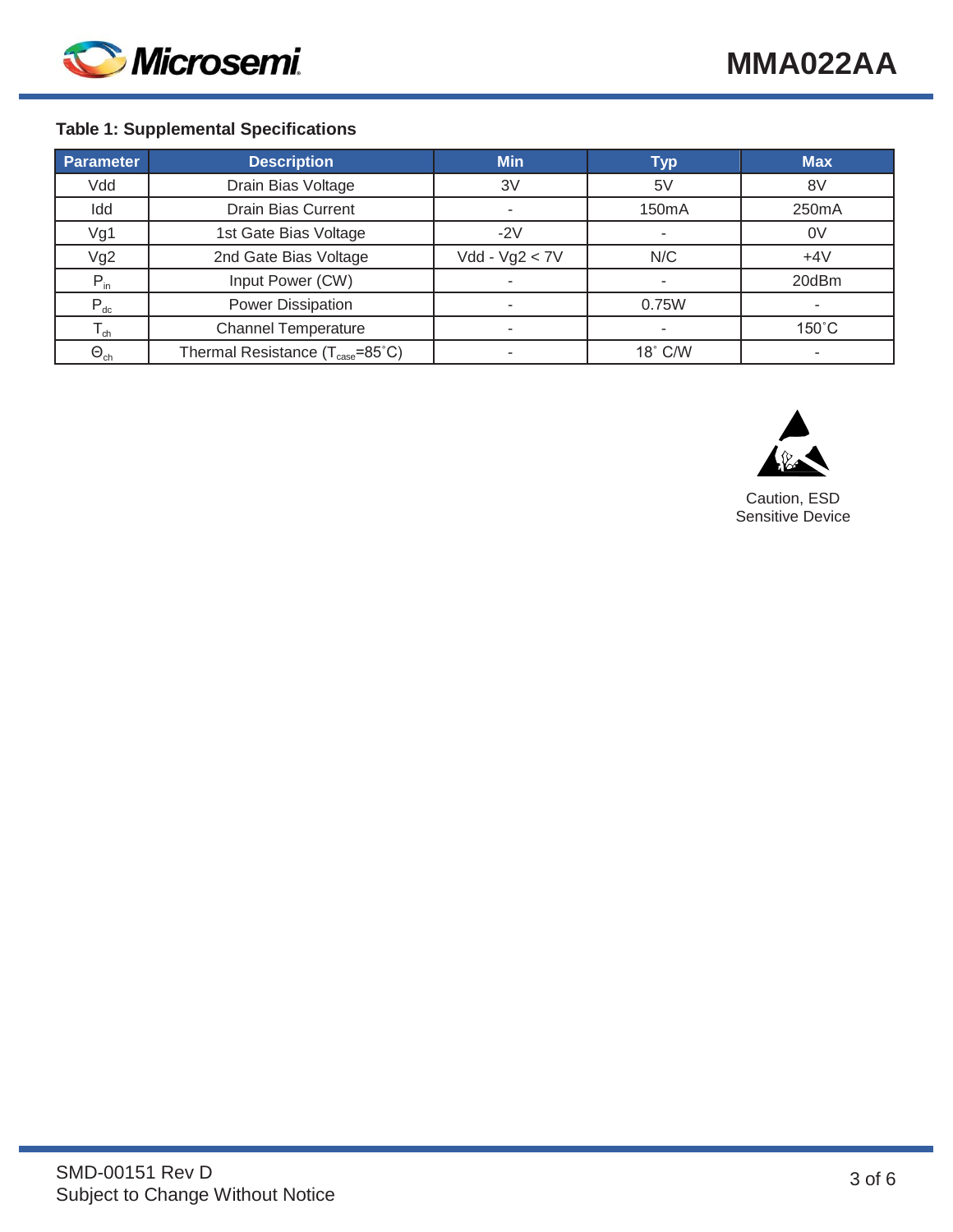

#### **DC Bias:**

The MMA022AA is biased by applying a positive voltage to the drain (Vdd), then setting the drain current (Idd) using a negative voltage on the gate (Vg1).

When zero volts is applied to the gate, the drain to source channel is open; this results in high Idd. When Vg1 is biased negatively, the channel is pinched off and Idd decreases.

The nominal bias is Vdd=5.0V, Idd=150mA. Improved noise or power performance can be achieved with application-specific biasing.

#### **Gain Control:**

Dynamic gain control is available when operating the amplifier in the linear gain region. Negative voltage applied to the second gate (Vg2) reduces amplifier gain.

#### **RF Power Detection:**

RF output power can be calculated from the difference between the RF detector voltage and the DC detector voltage, minus a DC offset. Please consult the power detector application note available from the Microsemi webpage.

#### **Low-Frequency Use:**

The MMA022AA has been designed so that the bandwidth can be extended to low frequencies. The low end corner frequency of the device is primarily determined by the external biasing and AC coupling circuitry.

## **Matching:**

The amplifier incorporates on- chip termination resistors on the RF input and output. These resistors are RF grounded through on-chip capacitors, which are small and become open circuits at frequencies below 1GHz.

A pair of gate and drain termination bypass pads are provided for connecting external capacitors required for the low frequency extension network. These capacitors should be 10x the value of the DC blocking capacitors.

## **DC Blocks:**

The amplifier is DC coupled to the RF input and output pads; DC voltage on these pads must be isolated from external circuitry.

For operation above 2GHz, a series DC-blocking capacitor with minimum value of 20pF is recommended; operation above 40MHz requires a minimum of 120pF.

#### **Bias Inductor:**

DC bias applied to the drain (Vdd) must be decoupled with an off-chip RF choke inductor. The amount of bias inductance will determine the low frequency operating point. Inductive biasing can also be applied to the chip through the RF output.

For many applications above 2GHz, a bondwire from the Vdd pad will suffice as the biasing inductor. Ensure the correct bond length as shown in the assembly diagrams.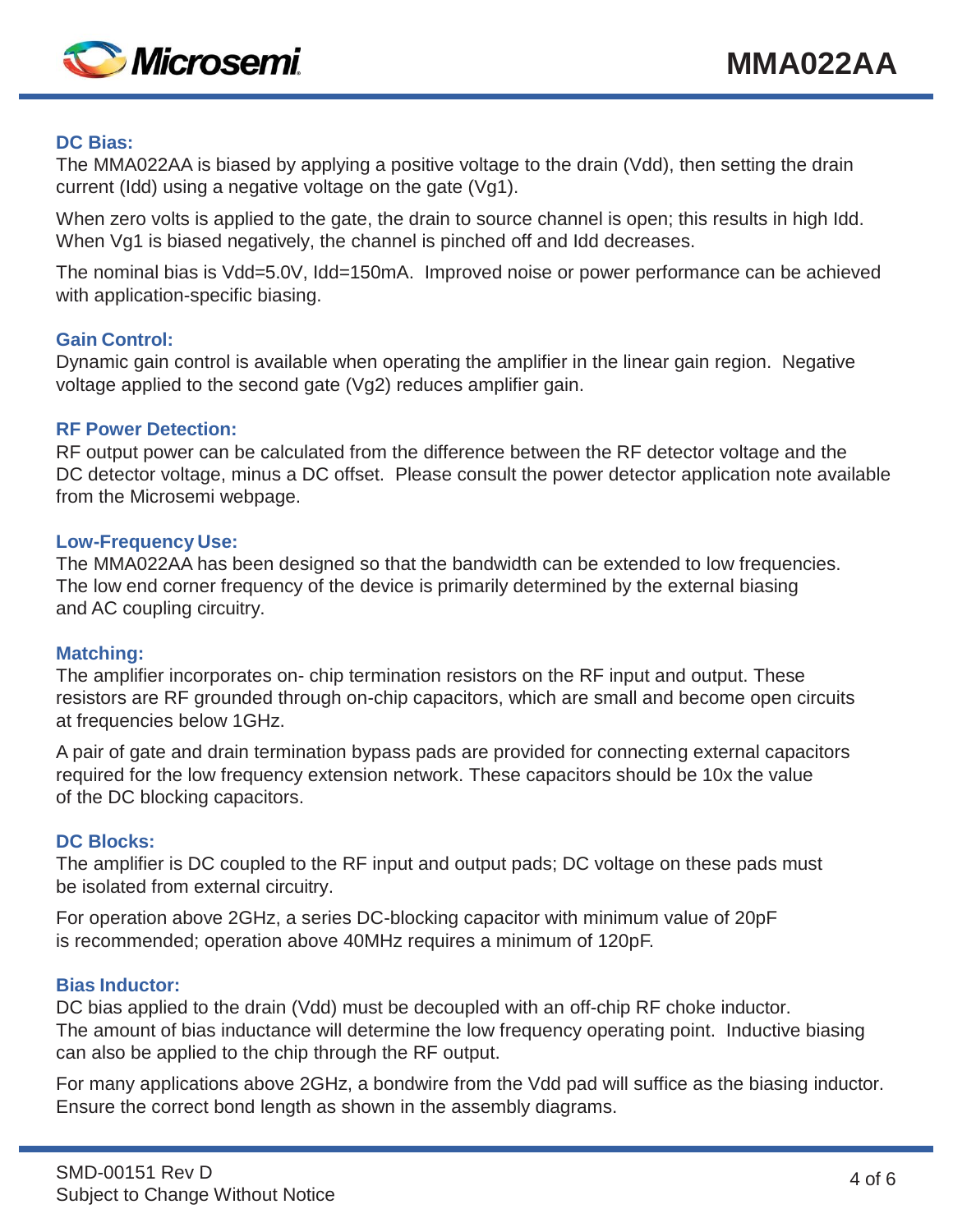

# **Simplified Circuit Schematic**

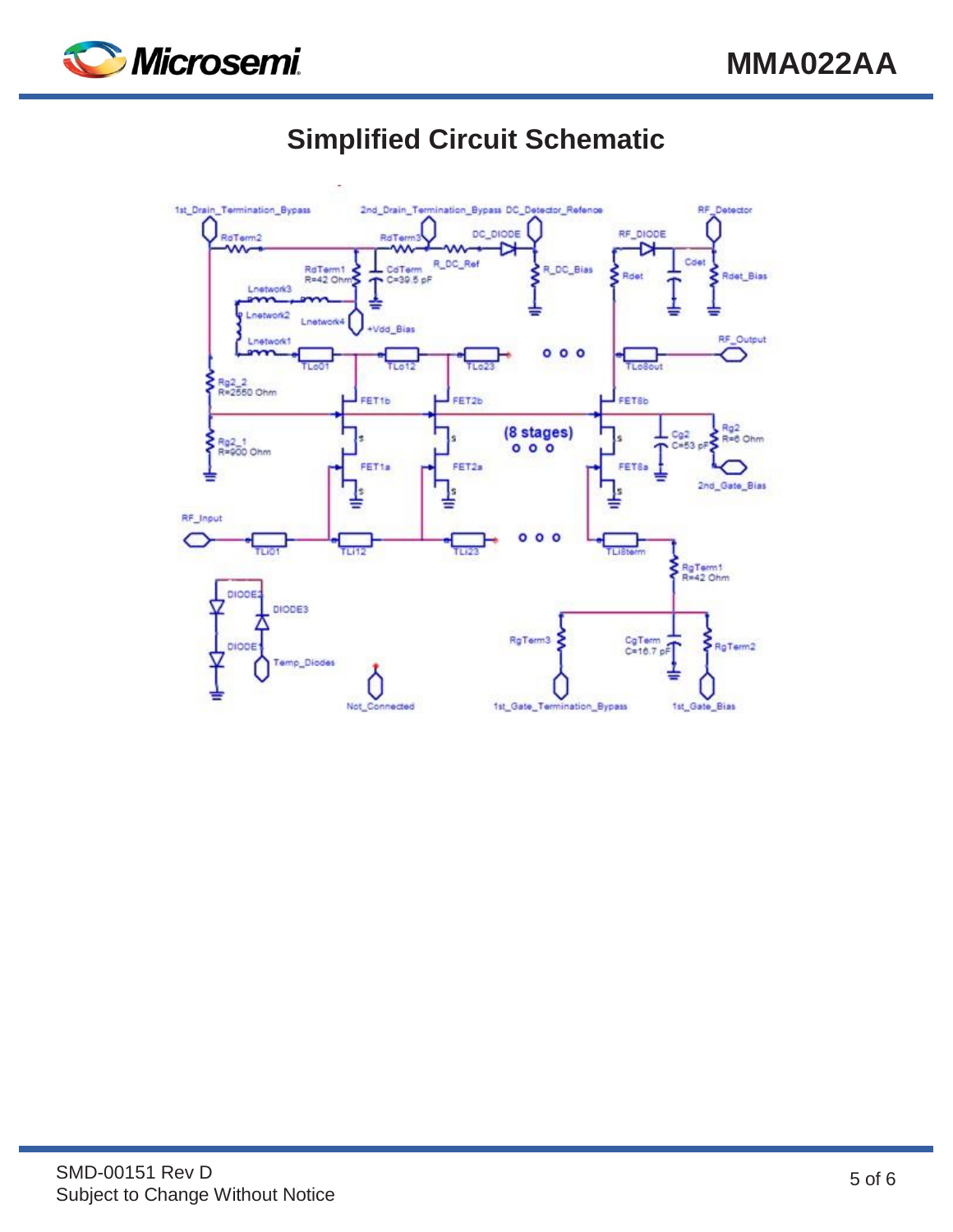









#### **30GHz bonding diagram 30KHz - 30GHz bonding diagram**



## **Pick-up and Chip Handling:**

This MMIC has exposed air bridges on the top surface. Do not pick up chip with vacuum on the die center; handle from edges or with a custom collet.

## **Thermal Heat Sinking:**

To avoid damage and for optimum performance, you must observe the maximum channel temperature and ensure adequate heat sinking.

#### **ESD Handling and Bonding:**

**This MMIC is ESD sensitive;** preventive measures should be taken during handling, die attach, and bonding.

**Epoxy die attach is recommended.** Please review our application note MM-APP-0001 handling and die attach recommendations, on our website for more handling, die attach and bonding information.